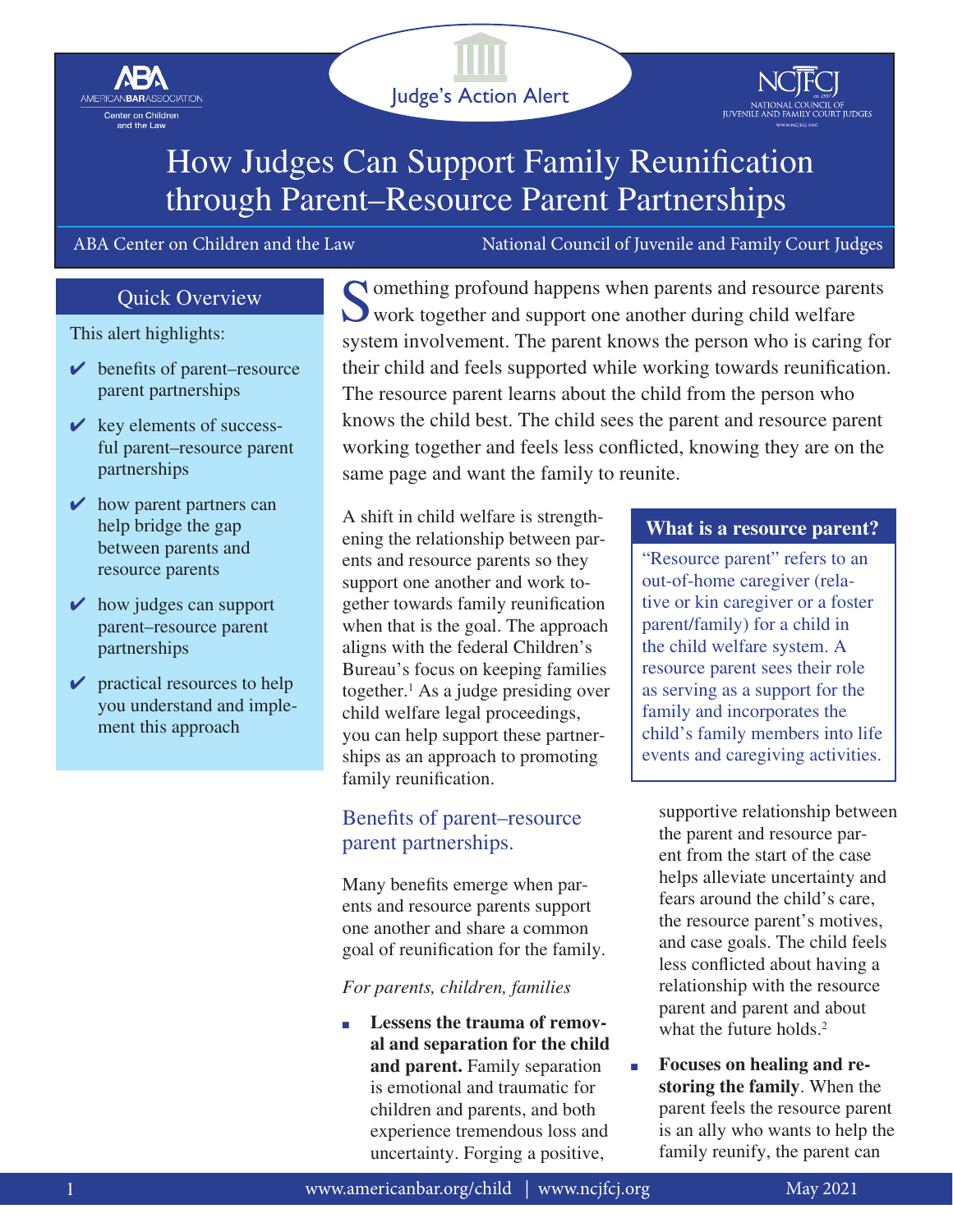<span id="page-1-0"></span>focus on healing and addressing the issues needed to have their child return. It also allows the resource parent to play a role in the family's healing, a support that can assist the parent to work through challenges and stay engaged.<sup>3</sup>

- Provides consistent, quality **parenting to help children thrive.** Children receive consistent messages from the adults involved in their care. By involving the parent in the child's life and caregiving, the resource parent can maintain parenting practices that are familiar and meaningful to the child while also working with the parent to incorporate new ones to strengthen their relationship and parenting[.4](#page-5-0)
- **Models positive, collaborative adult relationships for the child.** The child is surrounded by adults who are working towards the same goal, mutually supporting one another, maintaining clear roles, and demon-strating a positive relationship.<sup>[5](#page-5-0)</sup>
- **Augments the parent's caregiving knowledge and skills.**  The parent co-parents the child with the resource parent. The parent continues to have a parenting relationship with the child, using the parenting knowledge and skills the parent already has while also being exposed to appropriate parenting approaches the resource parent uses. As the two work together, they learn from one another and serve as sounding board on parenting challenges. In time, this collaborative approach builds and expands on the parent's caregiving knowledge and skills.<sup>6</sup>

### **Promotes safe, successful, timely family reunification.**

Parent–resource parent partnerships that are focused on family reunification support the legal requirement that child welfare agencies make reasonable efforts to safely reunify families. The chances of successful reunification increase when the parent and resource parent work together in a supportive way.<sup>[7](#page-5-0)</sup>

- **Promotes child safety and well-being.** This approach builds the parent's protective capacity to avoid future child maltreatment, which aligns with the Children's Bureau's focus on preventing further child abuse and neglect.<sup>8</sup>
- **Eases the transition to other permanency options when reunification cannot happen.** Even if reunification does not happen, the parent knows who is caring for the child and that the child is receiving quality care. This can help ease the transition to another permanen-cy option.<sup>[9](#page-5-0)</sup>

### *For parents and resource families*

- **Reframes foster care as a support service for families.** A mutual understanding exists between the parent and resource parent that the child's out-of-home placement is temporary, and both are moving towards helping the child return home as soon as possible.<sup>[10](#page-5-0)</sup>
- **Fosters trust and positive relationships between the parent and resource parent.** Parents and resource parents are on the same side, working towards the same goal. They learn to trust one another, which leads

to positive interactions and experiences that allow them to work together toward reunification. They are better able to set and maintain a consistent schedule for family time/visits and other services and activities that support reunification. $^{11}$ 

- **Improves parent engagement.** The ongoing support and involvement of the resource parent in the parent's life makes it easier for the parent to feel comfortable taking and maintaining an active role in co-parenting and working towards reunification.<sup>[12](#page-5-0)</sup>
- **Reduces or eliminates tension and conflict between the parent and resource parent.**  Parents do not worry that the resource parent wants to take their child away. Resource parents do not worry that the parent distrusts them and their care. As allies, the parent and resource parent have more positive experiences that result in productive interactions that strengthen the family.<sup>[13](#page-5-0)</sup>
- **Allows the resource parent to learn directly from the parent** about the child's history, strengths, and needs, which improves the resource parent's caregiving.[14](#page-5-0)

### **Key elements of successful parent –resource parent partnerships**

The following elements help create successful parent–resource parent partnerships.

■ **Child welfare agency actively supports parent–resource parent partnerships and creates support at all levels of the system.** Resource family recruitment and training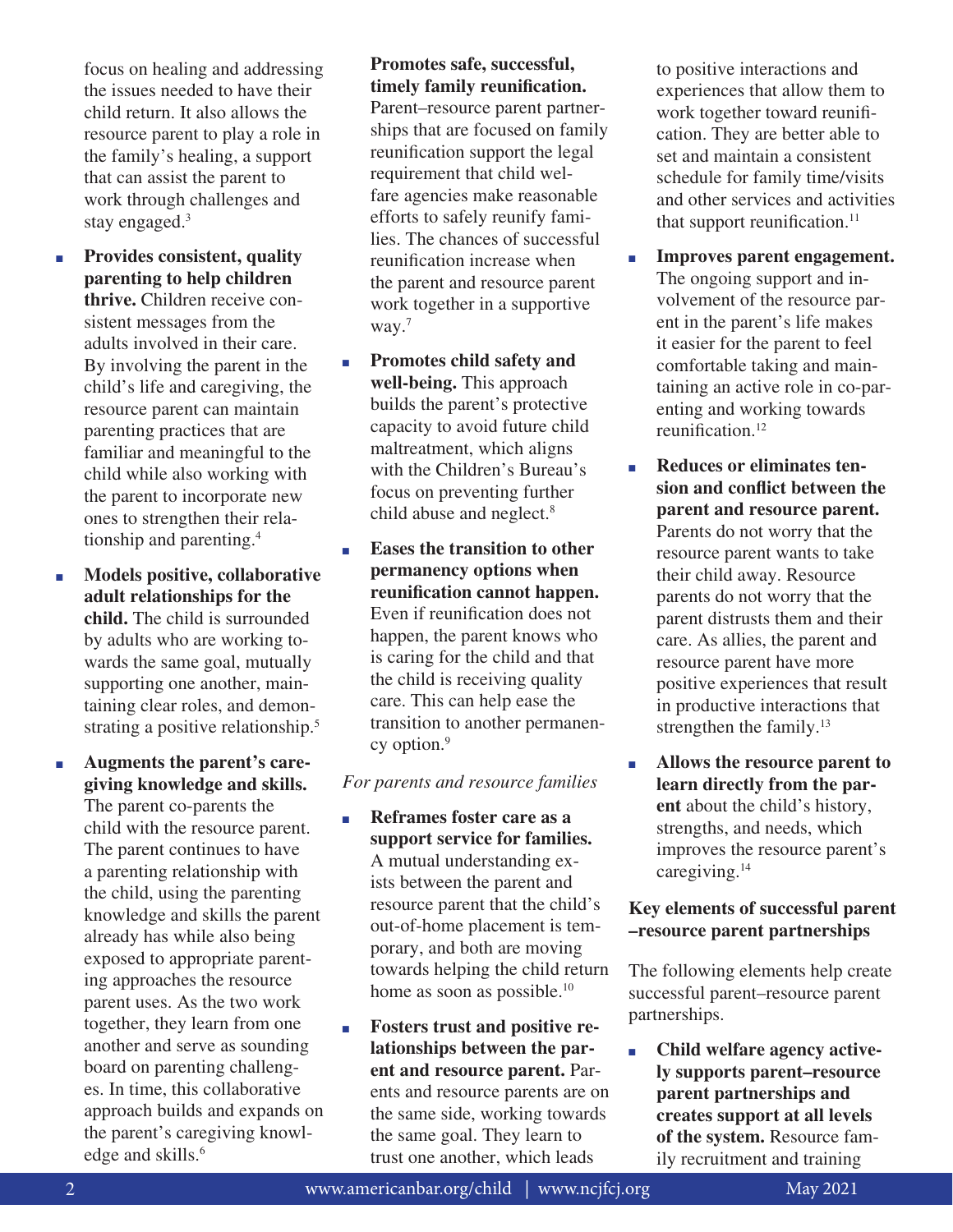<span id="page-2-0"></span>must stress the collaborative, reunification-focused approach of these partnerships and gain commitment from individuals and families to this approach. The agency must also gain support from the broader child welfare community—courts and the legal community, service providers, education and health care systems, and organizations and individuals who touch families' lives.[15](#page-5-0)

■ **Parents' and children's advocates support parent–resource parent partnership.** Advocates for the parent and child can help ensure the partnership is in their clients' interests and that the partnership is working as it should. They can ask clients about the day-to-day interactions between the parent

and resource parent, identify challenges and successes, and advocate for changes when needed.[16](#page-5-0)

- **Resource parent and parent commit to working together towards reunifying the family.** The parent needs to trust that the resource parent will provide the best care possible for the child while supporting the parent and family's efforts to reunify. The resource parent needs to be open to including the parent in the child's life and work with the parent to strengthen their parenting and work towards the child's return home.<sup>[17](#page-5-0)</sup>
- **Resource parent co-parents the child with the parent.**  Resource parents support the parent and give them

opportunities to co-parent in a safe, supportive environment. Resource parents are committed to helping parents expand their parenting knowledge and skills, while respecting the knowledge and skills they already have as parents. Parents watch and learn from resource parents and have opportunities to practice new parenting approaches. The parent and resource parent communicate openly and clearly.[18](#page-5-0)

■ **Parent shares information about child with resource parent.** The parent helps the resource parent understand the child better, sharing insights that only a parent can provide about the child's early history, family background, and current needs. The resource

### How Parent Partners Can Bridge the Gap between Parents and Resource Parents

Parent representation offices with multidisciplinary teams often include parent partners or parent advocates as part of the team. Parent partners have navigated the child welfare system themselves as parents and have firsthand experience that allows them to connect with and relate to parents. This helps them foster a relationship between the parent and resource parent.

**Working with parents.** By listening to parents, helping them understand the resource parent's role and the goals of the partnership, and hearing and addressing their concerns, parent partners gain parents' buy-in and openness to the approach. Key roles include:

- assuring the parent about the resource parent's desire to support reunification, which fosters trust in their relationship.
- assuring the parent about the resource parent's experience and ability to provide quality care for the child during the child's removal and explains how the parent will still be involved in parenting the child.
- arranging services and connecting parents with activities that help them stay present in their children's lives, such as school activities, doctor's appointments, and family time.

■ serving as an example for parents when challenges arise and reunification seems difficult to achieve.[25](#page-5-0)

**Working with resource parents.** Parent partners also support the resource parent and help mediate and build their relationship with the parent.

- sharing case details, as appropriate, with the resource parent and facilitating regular contact starting early in the case.
- sharing new information and case developments with the resource parent as they happen (e.g., changes in visitation) and advising how to address them with the parent.
- working with resource parents to provide a positive support network for the parent
- advocate for the parent as a united front with the resource parent.<sup>26</sup>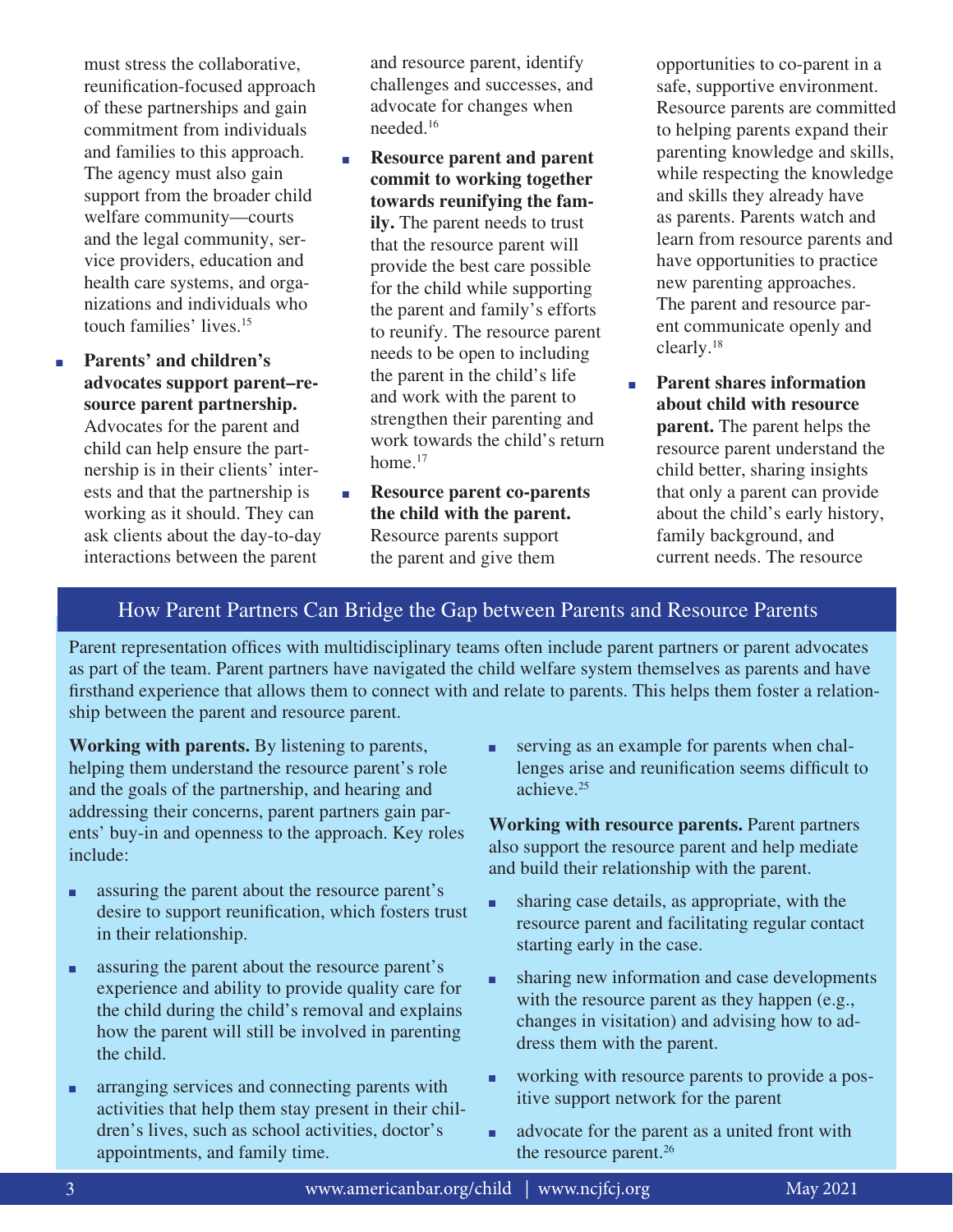<span id="page-3-0"></span>parent honors the parent's role in the child's life by incorporating parenting traditions and using insights the parent shares to enhance the child's care.<sup>[19](#page-5-0)</sup>

■ **A clear process for resolving conflict exists**. The parent and resource parent understand that disagreements and conflicts are normal and expected. Rather than let them derail the relationship and progress in the case, they are encouraged to work through them together through a clear conflict resolu-tion process.<sup>[20](#page-5-0)</sup>

## How can judges support parent–resource parent partnerships?

Judges can support parent–resource parent partnerships at the community level and in court. Some steps to take include:

#### *In the child welfare community:*

- ✔ **Help create a culture that views resource parents as a support for families.** Your community may support parent –resource parent partnerships already or the approach may be new. You can help create a culture that supports the approach at all stages of development by working with the child welfare agency to support the role of resource families in supporting reunification. Join or convene stakeholder workgroups aimed at creating a new vision for the role of resource caregivers in your community.<sup>[21](#page-5-0)</sup>
- ✔ **Ask about the agency's efforts to identify and prepare resource parents who will serve as a support for the family.** Does the agency

have policies and practices that support parent–resource parent partnerships? Does the agency educate and train resource parents to support the family's efforts to reunify? Does the agency have clear guidelines for parent–resource parent partnerships? Does the agency work with parents and resource parents to address challenges and ensure the relationship is productive?

### *At hearings:*

- ✔ **Prioritize kin and relative caregiver placements for children who are removed from their parents.** Build on families' relationships and built-in support networks as a strength in supporting the parent toward reunification. Ensure clear guidance is in place to support partnerships between parents and kin and relative caregivers. Recognize the unique relationship they share going into the partnership and ensure they have added support and training from the agency to help them stay engaged and work towards reunification.[22](#page-5-0)
- ✔ **Encourage positive relationships between resource parents and parents that prioritize mentoring, social support, and shared parenting.** Explore what supports and tools are needed to facilitate relationships (programs, trainings). Recognize parents' and caregivers' reservations about building relationships and working toward reunification together and strategize ways to overcome them.
- ✔ **Encourage liberal family time arrangements, including**

**virtual contact between the parent and child in between the in-person family time.**

Encourage resource parents to invite the parent to family gatherings/birthday celebrations/holidays when appropriate and ask the resource parent to keep the parent informed of school events and medical appointments so the parent can join. Encourage virtual contact to allow the parent and child to connect when in-person contact is not possible and to allow for spontaneous, unscheduled time together. $23$ 

- ✔ **When a supportive parent-caregiver relationship exists, ask the parent about their relationship with the resource parent.** Does the resource parent support the parent during visits with the child, mentor the parent and offer support to improve parenting, give the parent opportunities to share in parenting tasks? What is going well? What needs to change?
- ✔ **Invite resource parents to speak about their work with the parent.** If the resource parent works with a parent partner, invite the parent partner to speak with the resource parent at the hearing about their joint work with the parent.
	- Ask about any changes and progress the parent has made.
	- Ask about the parent's relationship with the child. Is regular family time happening and is it meaningful and working towards reunification? Does the parent have opportunities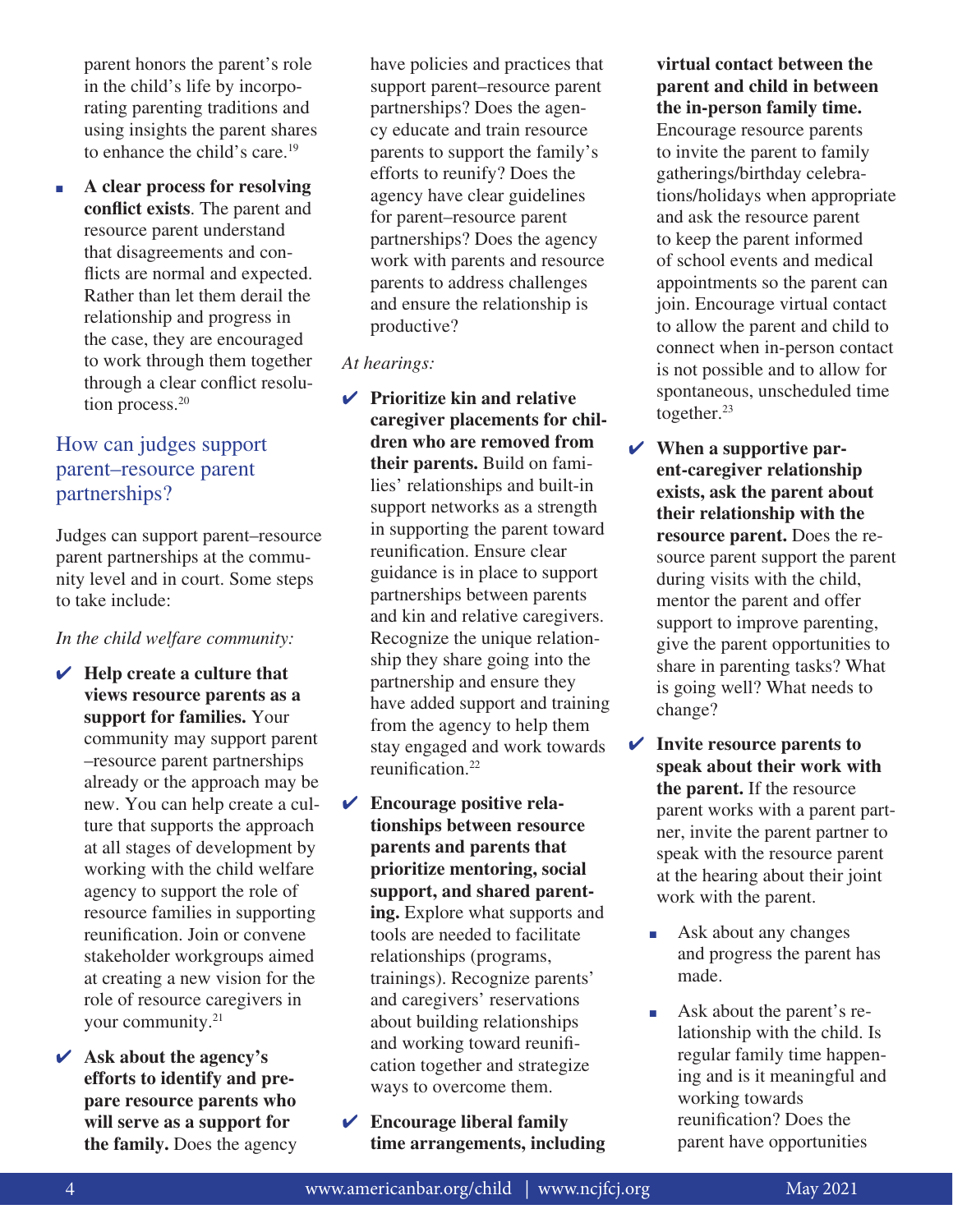#### Key Resources

#### <span id="page-4-0"></span>**Organizations:**

**[Birth Parent National Network](https://ctfalliance.org/partnering-with-parents/bpnn/) (BPNN)** promotes and champions birth parents as leaders and strategic partners in prevention and child welfare system reform.

**[Birth and Foster Parent Partnership](https://ctfalliance.org/partnering-with-parents/bfpp/) (BFPP)** is a national organization formed in 2016 to help birth parents, foster families, and kinship care providers build connections and transform systems, policies, and practices to improve permanency outcomes for children and families.

### **Webinars/Videos:**

[Building Partnerships Between Parents and Caregivers: A](https://www.youtube.com/watch?v=uaoxqmtJomk&t=15s)  [Community-Based Multi-Disciplinary Approach to Strengthening](https://www.youtube.com/watch?v=uaoxqmtJomk&t=15s)  [Families](https://www.youtube.com/watch?v=uaoxqmtJomk&t=15s), December 1, 2020. [Presentation Slides](https://www.americanbar.org/content/dam/aba/administrative/child_law/bfpp-webinar.pptx)

[Family Connections: Yuvia's Story](https://www.youtube.com/watch?v=bdTyJUO5Vqw), February 2021. Excellent video showing how a mother and foster parent formed a supportive caregiving relationship and kept family relationships intact during the child's time in foster care.

#### **Written Materials:**

AdoptUSKids. *[Equipping Foster Parents to Actively Support](https://www.adoptuskids.org/_assets/files/AUSK/Publications/equipping-foster-parents-to-support-reunification-web508.pdf)  [Reunification,](https://www.adoptuskids.org/_assets/files/AUSK/Publications/equipping-foster-parents-to-support-reunification-web508.pdf)* May 2019.

Administration for Children Youth and Families, Children's Bureau (ACYF-CB). [IM-20-06: Foster Care as a Support to Families,](https://www.americanbar.org/content/dam/aba/administrative/child_law/acyf-cb-im-20-06.pdf) April 29, 2020.

Children's Trust Fund Alliance. *[BPNN Tools to Build Birth and](https://ctfalliance.org/partnering-with-parents/bfpp/)  [Foster Parent Relationships](https://ctfalliance.org/partnering-with-parents/bfpp/),* 2020. Three tools include an executive summary and two guides, one to help parents and resource parents build strong relationships, and another to help institutions implement policies and practices to support these relationships.

Casey Family Programs. "How can birth and foster parent [partnerships help families reunify?"](https://www.americanbar.org/content/dam/aba/administrative/child_law/birth-fosterparent-partnerships.pdf) *Bright Spot Supportive Communities,* November 2018.

Child Welfare Information Gateway. *[Partnering with Birth Parents to](https://www.americanbar.org/content/dam/aba/administrative/child_law/factsheets_families_partnerships.pdf)  [Promote Reunification](https://www.americanbar.org/content/dam/aba/administrative/child_law/factsheets_families_partnerships.pdf)*, May 2019.

Ivers, Lexi. ["Parent Partners: Resources for Individuals, Teams and](https://www.americanbar.org/content/dam/aba/administrative/child_law/parentrep/parentpartnerresources.pdf)  [Systems.](https://www.americanbar.org/content/dam/aba/administrative/child_law/parentrep/parentpartnerresources.pdf)" Washington, DC: ABA Center on Children and the Law, undated

for shared parenting with the resource parent?

- Ask about the permanency plan and its appropriateness.
- ✔ **For families that reunify, support postreunification engagement between the resource parent and parent.** Ongoing contact maintains the relationships that have been established between the child, parent, and resource parent and can help stabilize the reunification, especially early in the transition.[24](#page-5-0)
- ✔ **Recognize successful parent– resource parent partnerships.**  Offer an encouraging word and recognize the things that are going well. Hearing from the judge can affirm the parent's and resource parent's efforts and motivate them to continue working together towards reunification.

Together, parents and resource parents can form a powerful team working to achieve successful family reunification. Both can contribute valuable insights and skills and build on them to grow and strengthen the relationship and their caregiving of the child. Supporting these partnerships in your community through collaborative efforts and establishing a courtroom culture that prioritizes them in family reunification efforts can help them succeed.